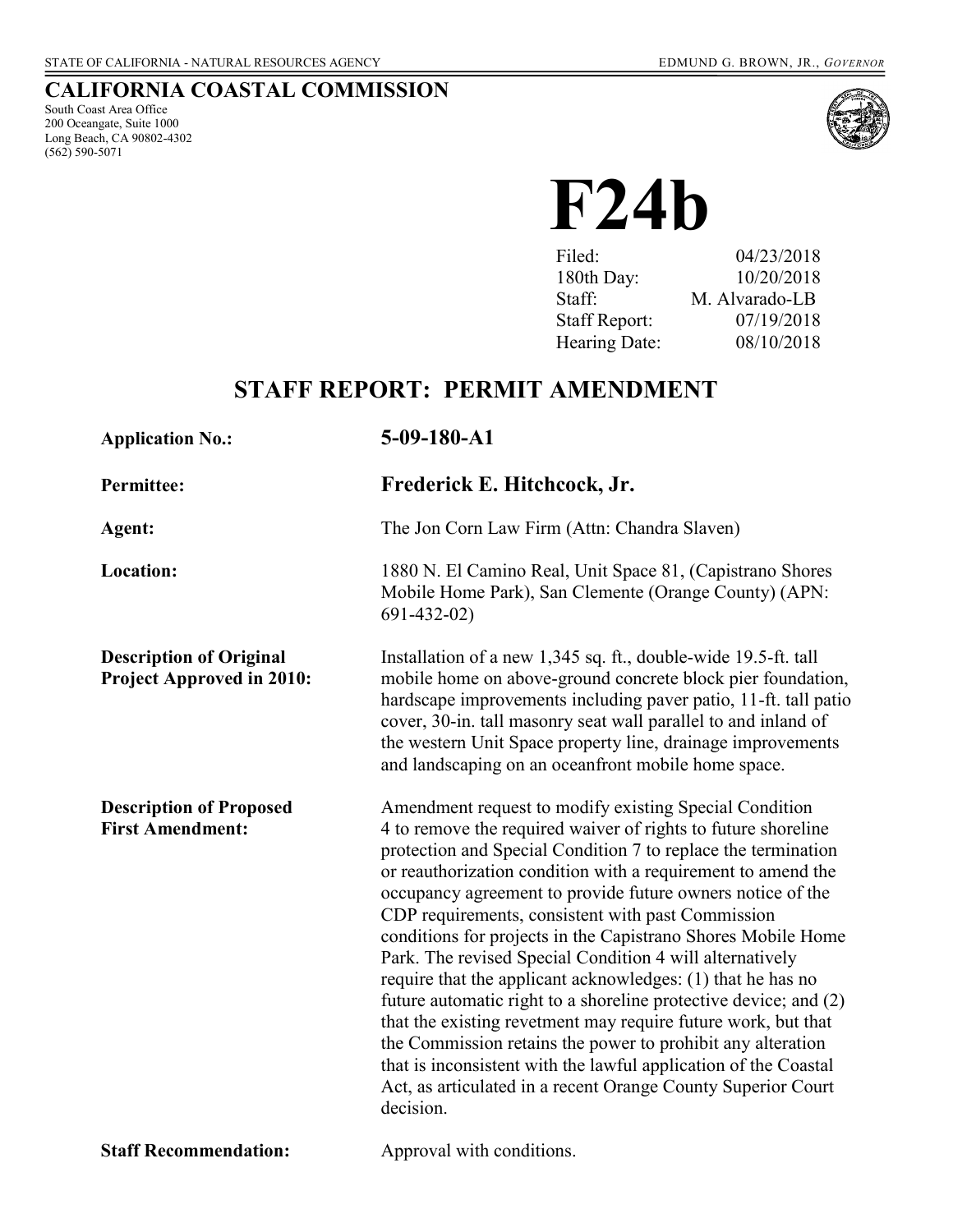$\overline{a}$ 

## **SUMMARY OF STAFF RECOMMENDATION**

In June 2010, the Commission approved the coastal development permit (CDP) 5-09-180 with seven special conditions for the installation of a new mobile home and associated improvements at Unit Space 81 within the ocean-fronting Capistrano Shores Mobile Home Park (Park) in the City of San Clemente. Special Condition 4 requires, in part, that the applicant waive any rights to shoreline protection that may exist under Public Resources Code section 30235 for the proposed new mobile/manufactured home. Special Condition 7 requires that upon legal conveyance of the applicant's interest in Unit Space 81 to a third party, the development authorized by CDP 5-09-180 shall terminate and all development authorized by CDP 5-09-180 shall be removed unless the development is reauthorized by another coastal development permit. Special Condition 7 served as an alternative measure to provide future owners notice of the CDP requirements in lieu of a generic deed restriction since the applicant argued the property owner, Capistrano Shores, Inc.<sup>1</sup>was unwilling to record a deed restriction.

Commission Staff recommends approval of the amendment request. **Special Condition 4**, as modified, requires the applicant to acknowledge both: (1) that he has no future automatic right to a shoreline protective device; and (2) that the existing revetment may require future work, but that the Commission retains the power to prohibit any alteration that is inconsistent with the lawful application of the Coastal Act<sup>2</sup>. Special Condition 7, as modified, requires an amendment to the individual mobile home owner's occupancy agreement be executed by the applicant to provide future owners notice of the CDP requirements. Both conditions as modified are consistent with conditions imposed on recent applications for replacement mobile/manufactured homes at the Park (e.g. CDP Nos. 5-14-1582, 5-16-0265, & 5-16-0624). The applicant agrees with the staff's recommendation.

**PROCEDURAL NOTE:** The Commission's regulations (14 Cal. Code of Regulations Section 13166.) provide for referral of permit amendment requests to the Commission if:

- 1) The Executive Director determines that the proposed amendment is a material change,
- 2) Objection is made to the Executive Director's determination of immateriality and the Executive Director determines that the objection does raise an issue of conformity with the applicable standard of review, or
- 3) Objection is made to the Executive Director's determination of immateriality, and three commissioners object to the Executive Director's designation of immateriality

Section 30600(c) of the Coastal Act provides for the issuance of coastal development permits directly by the Commission in regions where the local government having jurisdiction does not have a certified Local Coastal Program. The City of San Clemente only has a certified Land Use Plan and has not exercised the options provided in 30600(b) or 30600.5 to issue its own permits. Therefore, the Coastal Commission is the permit issuing entity and the standard of review is Chapter 3 of the Coastal Act. The certified Land Use Plan may be used for guidance.

<sup>&</sup>lt;sup>1</sup> The applicant would own the new mobile home, but does not hold fee title to the land at Unit Space 81. Capistrano Shores, Inc. is a non-profit mutual benefit corporation in which the applicant holds a 1/90 "membership" interest which allows the use of the Unit Space 81 for mobile home purposes.

 $2$  As recently articulated in an Orange County superior court case involving a similar development proposal for a similarly-situated mobile home owner in the Capistrano Shores Mobile Home Park. (*See Capistrano Shores Property LLC v. Cal. Coastal Com.*, Case No. 30-2015-00785032-CU-WM-CJC.)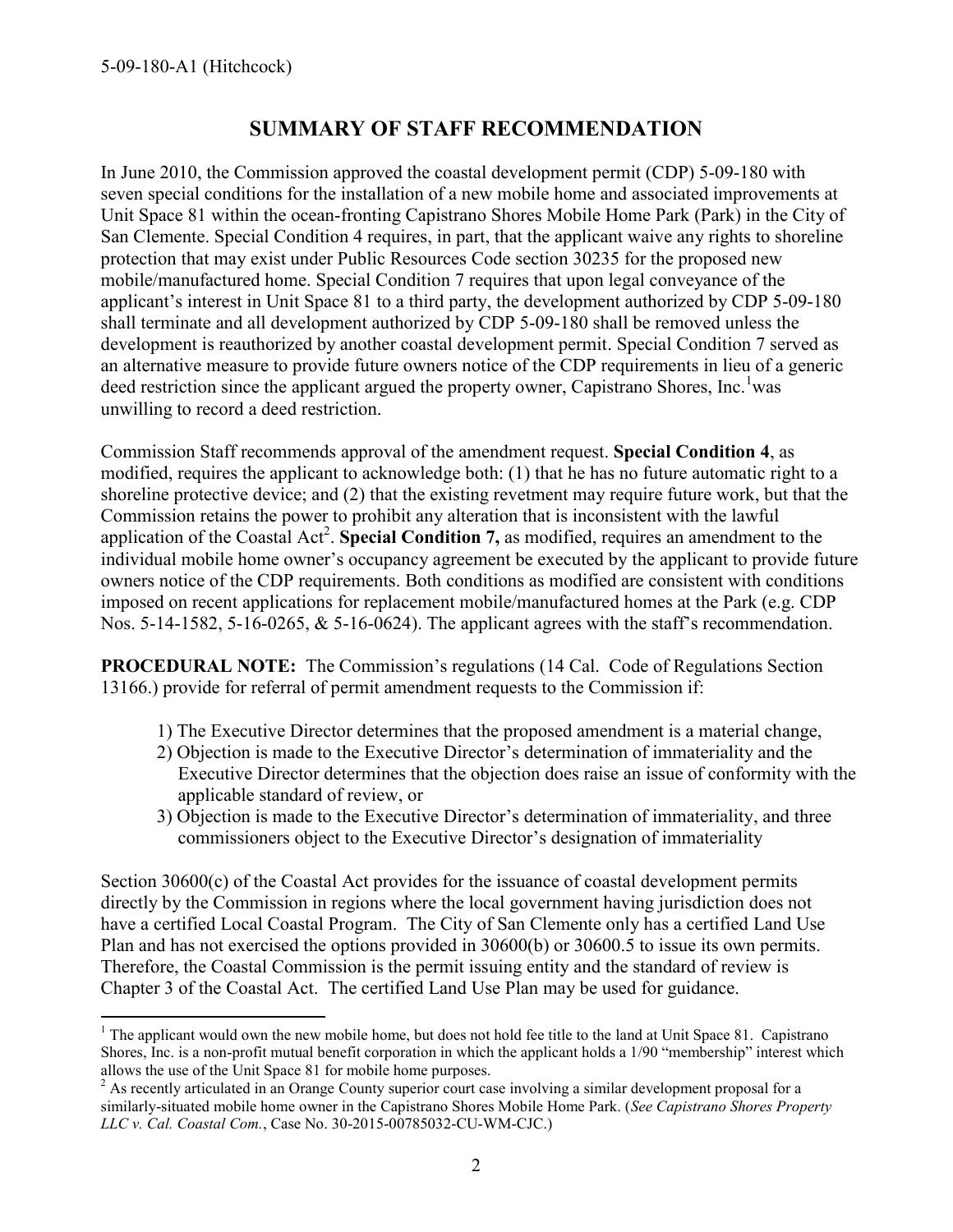# **TABLE OF CONTENTS**

### **APPENDICES**

Appendix A - Substantive File Documents

# **EXHIBITS**

Exhibit 1 – Project Location Exhibit  $2 - \text{Memorandum of Decision}$ Exhibit 3 – Writ of Mandate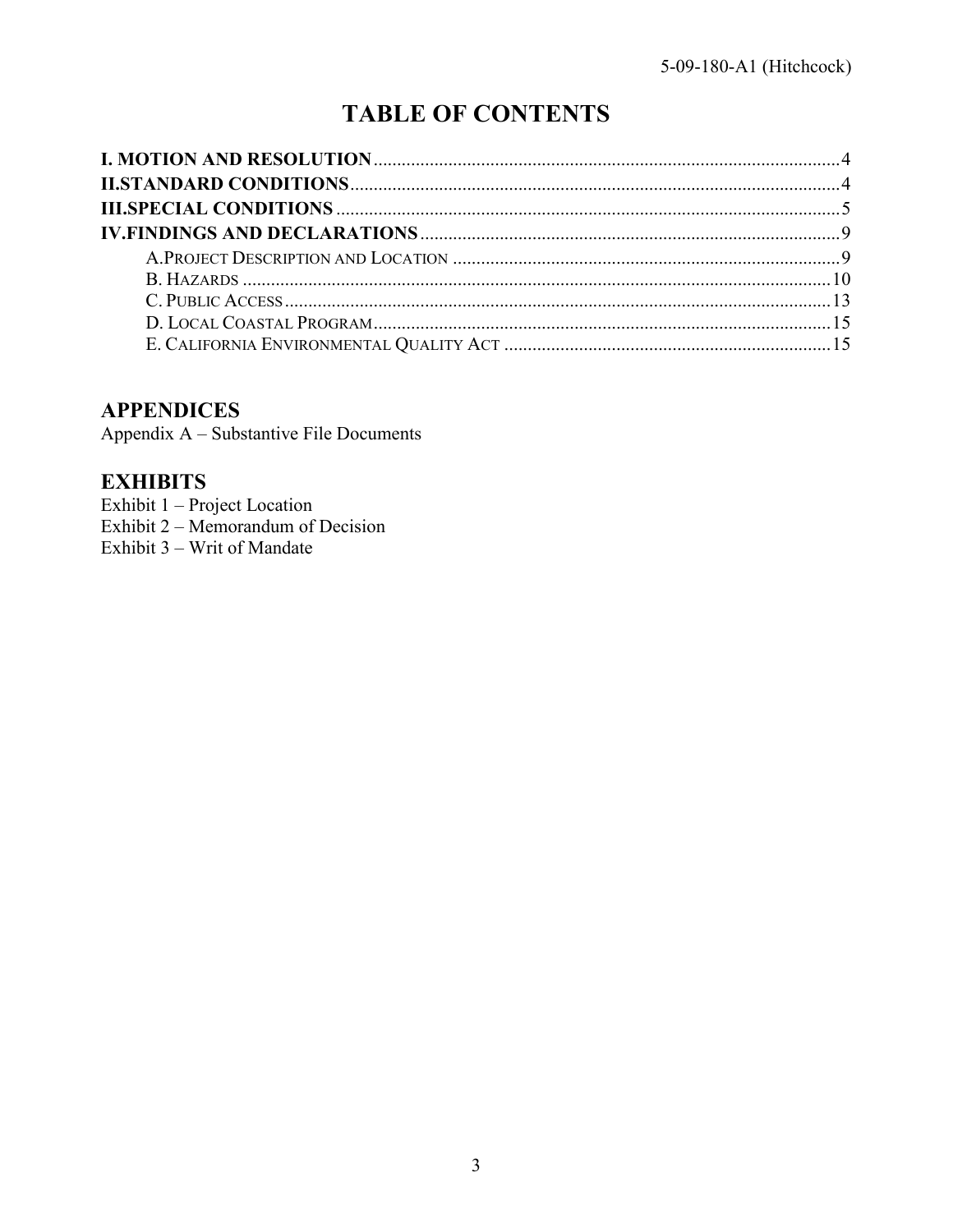# <span id="page-3-0"></span>**I. MOTION AND RESOLUTION**

#### **Staff Recommendation of Approval**

Staff recommends that the Commission adopt the following resolution. The motion passes only by affirmative vote of a majority of the Commissioners present.

## **Motion:**

*I move that the Commission approve Coastal Development Permit Amendment 5-09-180-A1, pursuant to the staff recommendation.* 

Staff recommends a **YES** vote on the foregoing motion. Passage of this motion will result in conditional approval of the permit amendment and adoption of the following resolution and findings. The motion passes only by affirmative vote of a majority of the Commissioners present.

## **Resolution:**

The Commission hereby **approves** the proposed coastal development permit amendment and adopts the findings set forth below on the grounds that the development, as amended and subject to conditions, will be in conformity with the policies of Chapter 3 of the Coastal Act and will not prejudice the ability of the local government having jurisdiction over the area to prepare a Local Coastal Program conforming to the provisions of Chapter 3. Approval of the permit complies with the California Environmental Quality Act because either 1) feasible mitigation measures and/or alternatives have been incorporated to substantially lessen any significant adverse effects of the development on the environment, or 2) there are no further feasible mitigation measures or alternatives that would substantially lessen any significant adverse impacts of the development on the environment.

# <span id="page-3-1"></span>**II. STANDARD CONDITIONS**

This permit is granted subject to the following standard conditions:

- 1. **Notice of Receipt and Acknowledgment**. The permit is not valid and development shall not commence until a copy of the permit, signed by the permittee or authorized agent, acknowledging receipt of the permit and acceptance of the terms and conditions, is returned to the Commission office.
- 2. **Interpretation.** Any questions of intent of interpretation of any condition will be resolved by the Executive Director or the Commission.
- 3. **Assignment.** The permit may be assigned to any qualified person, provided assignee files with the Commission an affidavit accepting all terms and conditions of the permit.
- 4. **Terms and Conditions Run with the Land.** These terms and conditions shall be perpetual, and it is the intention of the Commission and the permittee to bind all future owners and possessors of the subject property to the terms and conditions.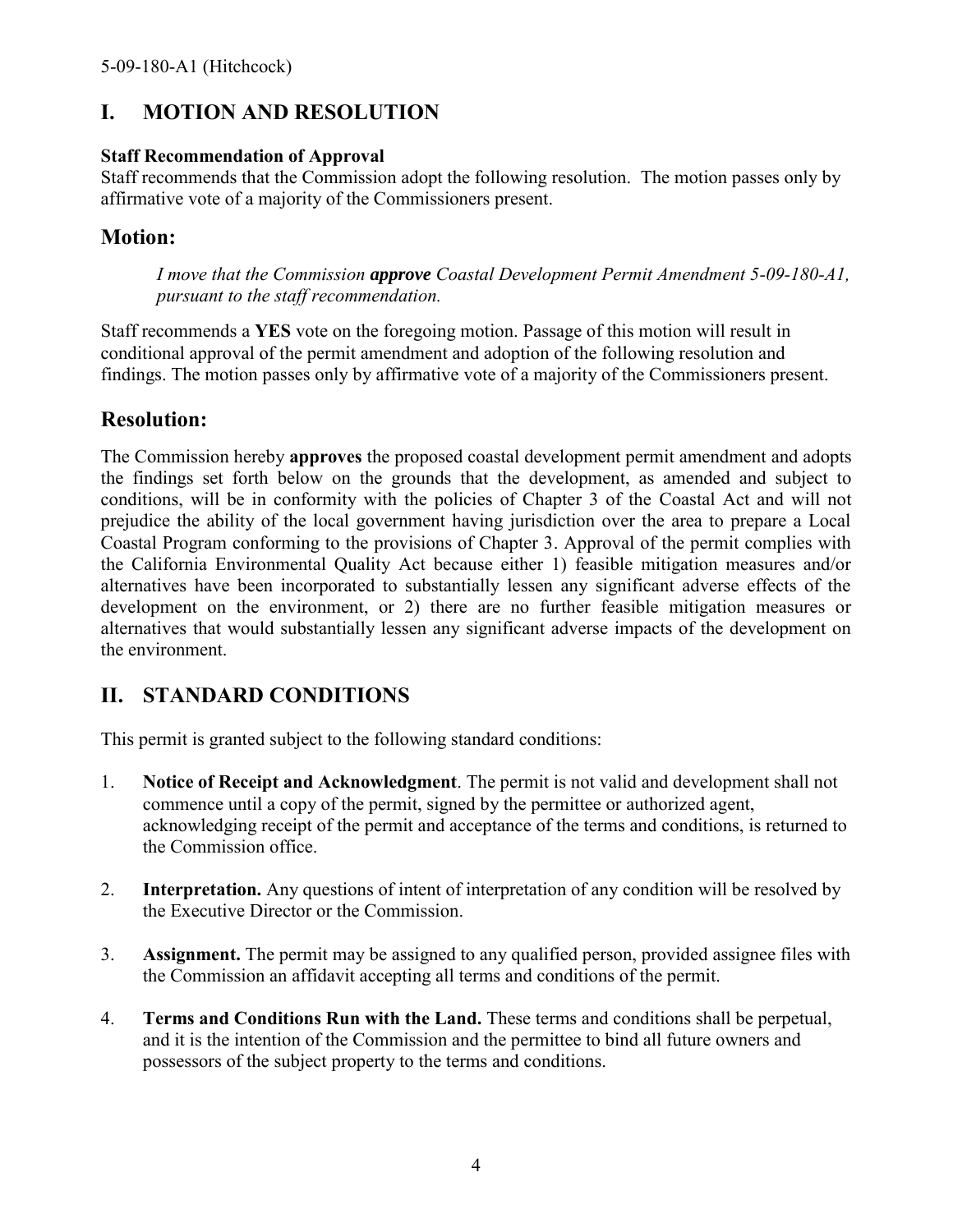# <span id="page-4-0"></span>**III. SPECIAL CONDITIONS**

**NOTE**: The seven special conditions approved by the Commission in its prior action on Coastal Development Permit Application No. 5-09-180 are listed below. Special Conditions 1 through 3, 5 and 6 continue to apply; however, the applicant requests amendments to Special Condition 4 and 7 as follows: (Language to be added to the conditions is shown in **underlined and bold text**, and language to be deleted is identified by strike-out):

1. Storage of Construction Materials, Mechanized Equipment and Removal of Construction Debris

The applicant shall comply with the following construction-related requirements:

- A. No construction materials, debris, or waste shall be placed or stored where it may enter the storm drain system leading to the Pacific Ocean;
- B. Any and all debris resulting from construction activities shall be removed from the project site within 24 hours of completion of the project;
- C. Erosion control/sedimentation Best Management Practices (BMP's) shall be used to control sedimentation impacts to coastal waters during construction. BMPs shall include, but are not limited to: placement of sand bags around drainage inlets to prevent runoff/sediment transport into the storm drain system and a pre- construction meeting to review procedural and BMP guidelines;
- D. Construction debris and sediment shall be removed from construction areas each day that construction occurs to prevent the accumulation of sediment and other debris which may be discharged into coastal waters. Debris shall be disposed of outside the coastal zone, as proposed by the applicant.
- E. Concrete trucks and tools used for construction of the approved development shall be rinsed off-site;
- F. Staging and storage of construction machinery and storage of debris shall not take place on any sandy beach areas or areas containing any native vegetation.

### 2. Drainage Plan

The applicant shall conform to the site drainage details depicted in the hardscape plan received in the Commission's office on 09/17/09 depicting proposed concrete pavers sloped to drain to the back (street side) of the mobile home unit space and an overflow area drain both directed to an underground dry well for on-site percolation of runoff from all site impervious areas. Any proposed changes to the approved plan shall be reported to the Executive Director. No changes to the approved plan shall occur without a Commission amendment to this coastal development permit unless the Executive Director determines that no amendment is legally required.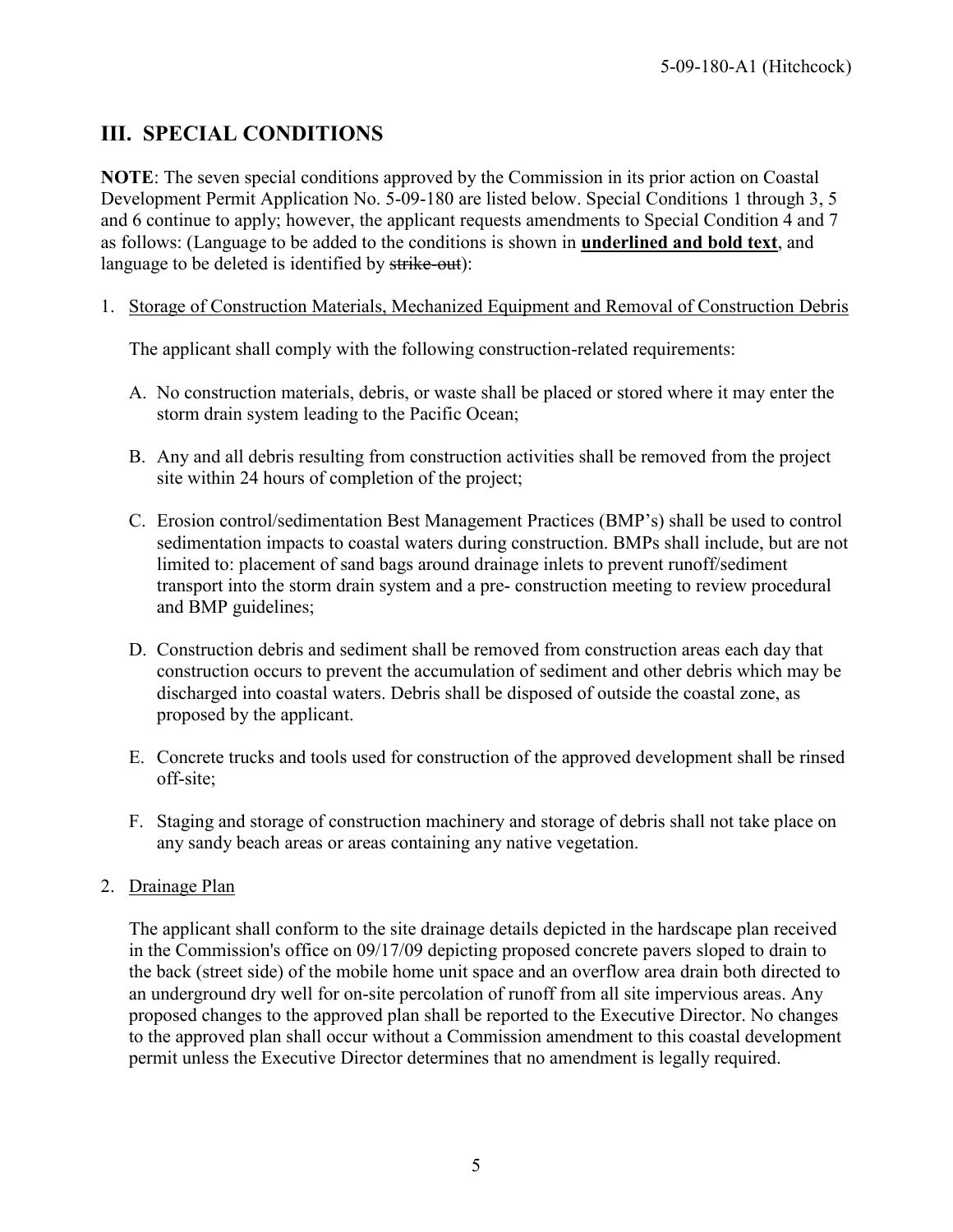#### 3. Landscaping – Native, Drought Tolerant, Non-Invasive Plants

All areas affected by construction activities not occupied by structural development shall be revegetated for erosion control purposes. Vegetated landscaped areas shall consist of non-invasive and drought-tolerant plants. No plant species listed as problematic and/or invasive by the California Native Plant Society [\(http://www.CNPS.org/\)](http://www.cnps.org/), the California Invasive Plant Council (formerly the California Exotic Pest Plant Council) [\(http://www.cal-ipc.org/\)](http://www.cal-ipc.org/), or as may be identified from time to time by the State of California shall be employed or allowed to naturalize or persist on the site. No plant species listed as a "noxious weed" by the State of California or the U.S. Federal Government shall be utilized within the property. All plants shall be low water use plants as identified by California Department of Water Resources (See: [http://www.owue.water.ca.gov/docs/wucols00.pdf\)](http://www.owue.water.ca.gov/docs/wucols00.pdf).

#### 4. Future Response to Erosion/No Future Shoreline Protective Device

- A. No repair or maintenance, enhancement, reinforcement, or any other activity affecting the existing shoreline protective device is authorized by this coastal development permit.
- B. By acceptance of this Permit, the applicant waives, on behalf of himself and all successors and assigns of Unit Space #81, any rights to new shoreline protection that may exist under Public Resources Code Section 30235 to protect the proposed new mobile home on Unit Space #81.
- C. By acceptance of this permit, the applicant further agrees, on behalf of himself and all successors and assigns to Unit Space #81, that the applicant and all successors and assigns shall remove the development authorized by this permit, including the residence, foundations, patio covers, if any government agency has issued a permanent order that the structure not be occupied due to the threat of or actual damage or destruction to the premises resulting from waves, erosion, storm conditions, sea level rise, or other natural hazards in the future. In the event that portions of the development fall to the beach before they are removed, the applicant or successor shall remove all recoverable debris associated with the development from the beach and ocean and lawfully dispose of the material in an approved disposal site. Such removal shall require a coastal development permit.

#### **Shoreline Hazards**

**No repair or maintenance, enhancement, reinforcement, or any other activity affecting the existing shoreline protective device protecting the mobile home park (Capistrano Shores Mobile Home Park) owned by Capistrano Shores Inc., is authorized by this coastal development permit (the "Permit"). By acceptance of this permit, the applicant, on behalf of himself and all successors and assigns to the applicant's mobile home space (Unit 81), acknowledges that (a) Unit 81 and any structures within that space may become threatened in the future (by floods, wave uprush, tsunami, sea level rise, etc.) and (b) the revetment and bulkhead owned by Capistrano Shores, Inc., that currently protect the entire park, may not continue to provide the protection that they currently provide unless they can be repaired, maintained, enhanced, or reinforced in the future. However, the applicant, on behalf of himself and all successors and assigns, further acknowledges that**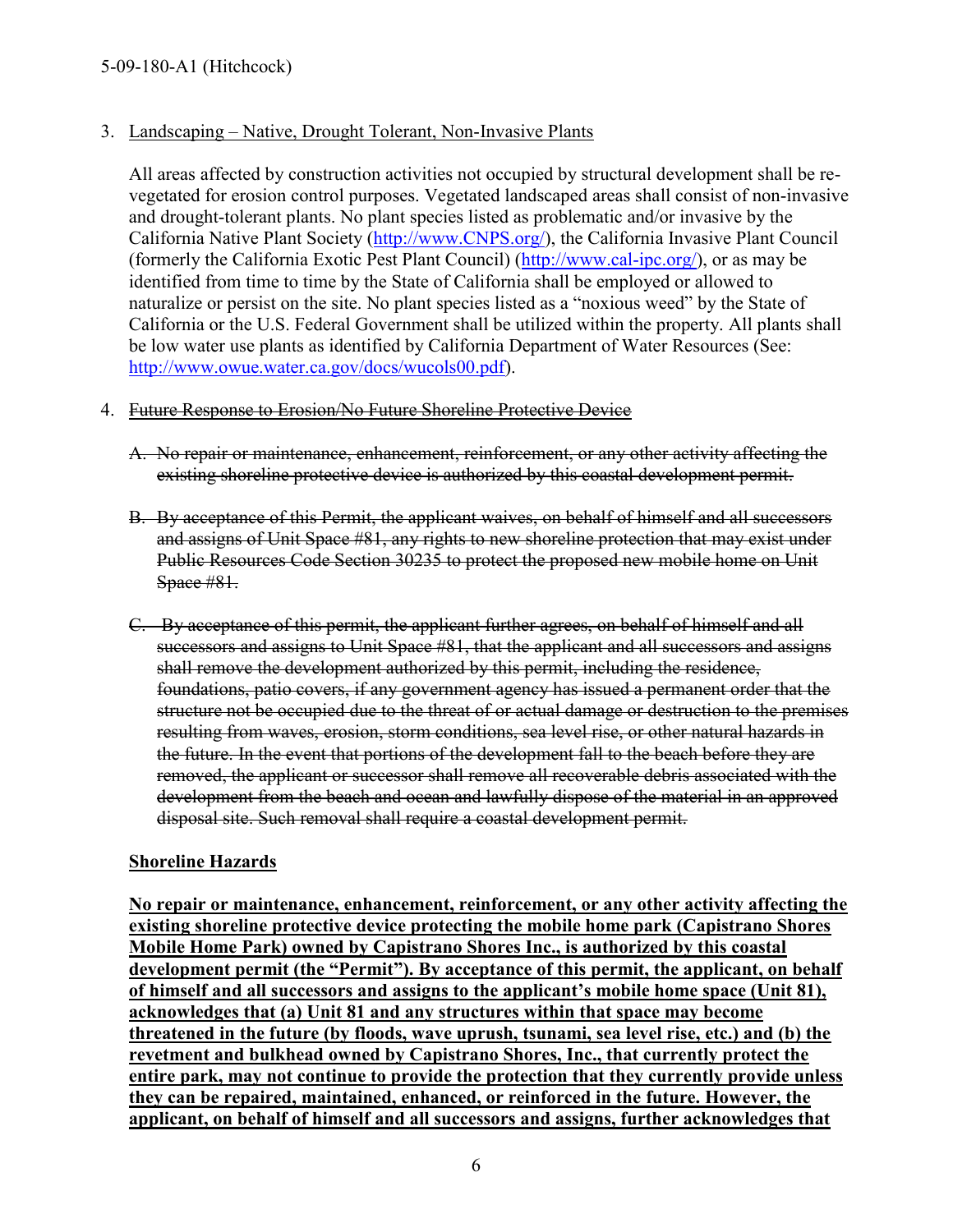**expansions or alterations thereof require a Coastal Development permit, which the Commission may deny if future requests for such expansions or alterations are inconsistent with the lawful application of the Coastal Act as articulated in the ruling of the Orange County Superior Court in** *Capistrano Shores Property LLC v. California Coastal Commission***, Case No. 30-2015-00785032-CU-WM-CJC, which is attached to the findings for this Permit as [Exhibits 2 & 3.](https://documents.coastal.ca.gov/reports/2018/8/f24b/f24b-8-2018-exhibits.pdf)**

**By acceptance of this permit, the applicant further acknowledges and agrees on behalf of himself and all successors and assigns that he shall remove the development authorized by this Permit (including the residence, foundations, patio covers, etc.) if any government agency has issued a permanent and final order that the structure is not to be occupied due to the threat of or actual damage or destruction to the premises resulting from waves, erosion, storm conditions, sea level rise, or other natural hazards in the future. In the event that portions of the development become dislodged or dislocated onto the beach before they are removed, the applicant or successor shall remove all recoverable debris associated with the development from the beach and ocean and lawfully dispose of the material in an approved disposal site. Such removal shall require a coastal development permit.** 

### 5. Future Development

This permit is only for the development described in Coastal Development Permit No. 5-09- 180. Pursuant to Title 14 California Code of Regulations Section 13250(b)(6), the exemptions otherwise provided in Public Resources Code Section 30610(a) shall not apply to the development governed by Coastal Development Permit No. 5-09-180. Accordingly, any future improvements to the development authorized by this permit, including but not limited to repair and maintenance identified as requiring a permit in Public Resources Section 30610(d) and Title 14 California Code of Regulations Sections 13252(a)-(b), shall require an amendment to Permit No. 5-09-180 from the Commission or shall require an additional coastal development permit from the Commission or from the applicable certified local government.

### 6. Assumption of Risk, Waiver of Liability and Indemnity

By acceptance of this permit, the applicant acknowledges and agrees (i) that Unit Space #81 may be subject to hazards from flooding and wave uprush, tsunami, sea level rise, and erosion; (ii) to assume the risks to the applicant and the property that is the subject of this permit of injury and damage from such hazards in connection with this permitted development; (iii) to unconditionally waive any claim of damage or liability against the Commission, its officers, agents, and employees for injury or damage from such hazards; and (iv) to indemnify and hold harmless the Commission, its officers, agents, and employees with respect to the Commission's approval of the project against any and all 5-09-180 (Hitchcock) Staff Report–Regular Calendar Page 6 of 14 liability, claims, demands, damages, costs (including costs and fees incurred in defense of such claims), expenses, and amounts paid in settlement arising from any injury or damage due to such coastal hazards.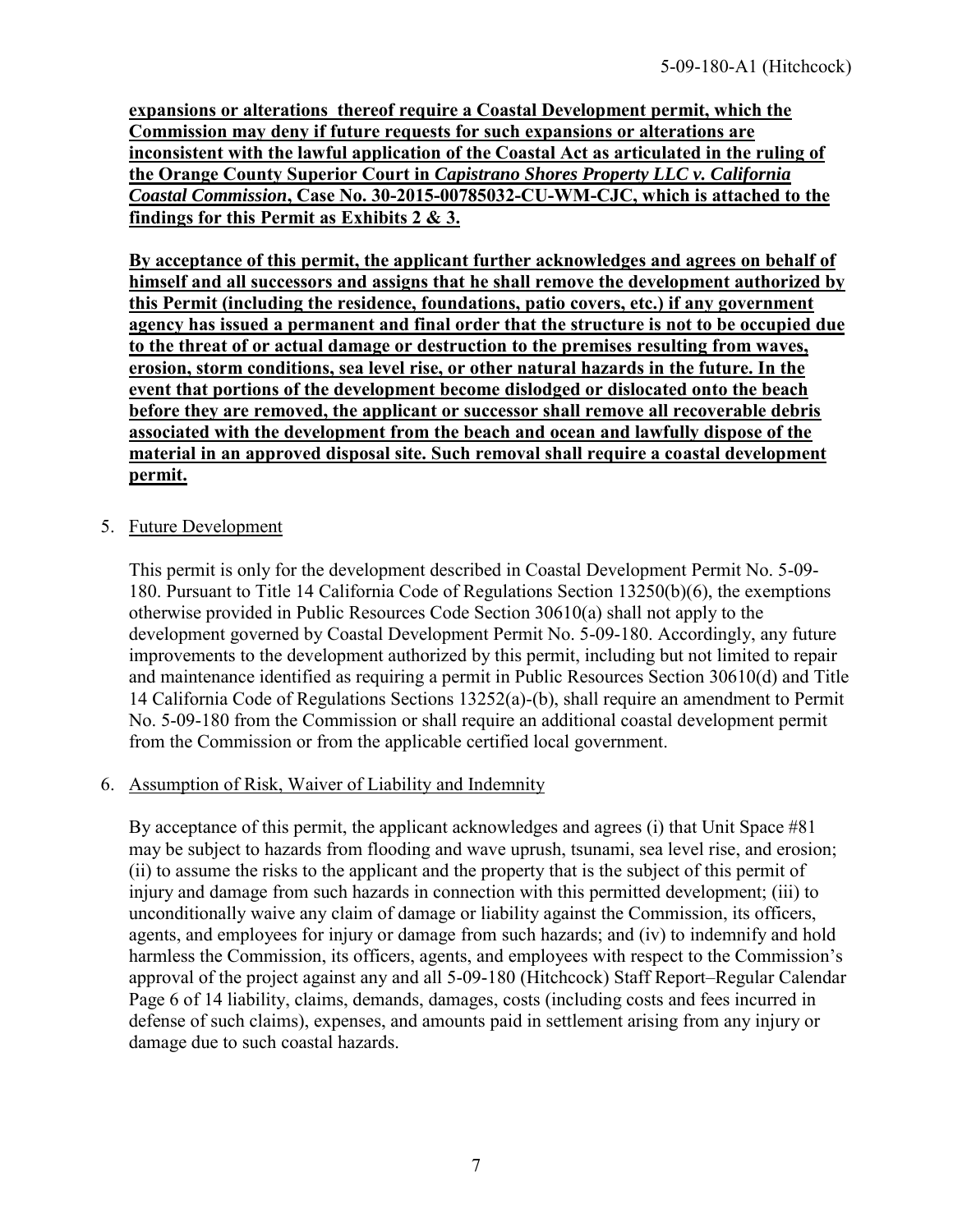#### 7. Termination or Reauthorization

The development authorized in Coastal Development Permit No.:5-09-180 shall terminate on the legal conveyance of the applicant's or co-applicant's interest in Unit Space #81 to a third party, subject to the exception listed herein. For purposes of this Special Condition, a "third party" is any person or entity that is not the applicant (Frederick E. Hitchcock Jr.) nor a beneficiary under The Frederick E. Hitchcock Jr. 1999 Family Trust dated November 1, 1999 (the co-applicant for this permit). Prior to the conveyance to a third party, all development authorized by Coastal Development Permit No.:5-09-180 shall be removed in accordance with a plan pre-approved by the Executive Director, unless the development is reauthorized by another Coastal Development Permit. Commission approval of the third party application for reauthorization of the permit must be made prior to the date of legal conveyance to the third party. Revocation of the Trust shall be considered conveyance to a third party, for purposes of this condition.

#### **Occupancy Agreement**

**PRIOR TO ISSUANCE OF THE COASTAL DEVELOPMENT PERMIT AMENDMENT, the applicant shall submit to the Executive Director for review and written approval documentation demonstrating that the landowner and the applicant have executed an Amendment to the Occupancy Agreement for the applicant's mobile home space, (1) stating that pursuant to this permit, the California Coastal Commission has authorized the placement of a manufactured home and related accessory structures, including without limitation, manufactured home foundation system and patio covers, on the mobile home space, subject to terms and conditions that restrict the use and enjoyment of the manufactured home and related accessory structures located on the mobile home space; and (2) stating that the Special Conditions of this permit are restrictions on the use and enjoyment of the manufactured home and related accessory structures located on the mobile home space. The Amendment to the Occupancy Agreement shall also state that, in the event of an extinguishment or termination of the Occupancy Agreement for any reason, the terms and conditions of this permit shall continue to restrict the use and enjoyment of the manufactured home and accessory structures located on the mobile home space of the mobile home park so long as either this permit or the development it authorizes, or any part, modification, or amendment thereof, remains in existence on the mobile home space. Notwithstanding the foregoing, the landowner and lessee may, at their discretion, extend, assign, execute a new Occupancy Agreement, providing that the Occupancy Agreement provision required under this Permit Condition may not be deleted, altered or amended without prior written approval of the Executive Director of the Coastal Commission or by approval of an amendment to this coastal development permit by the Commission, if legally required.**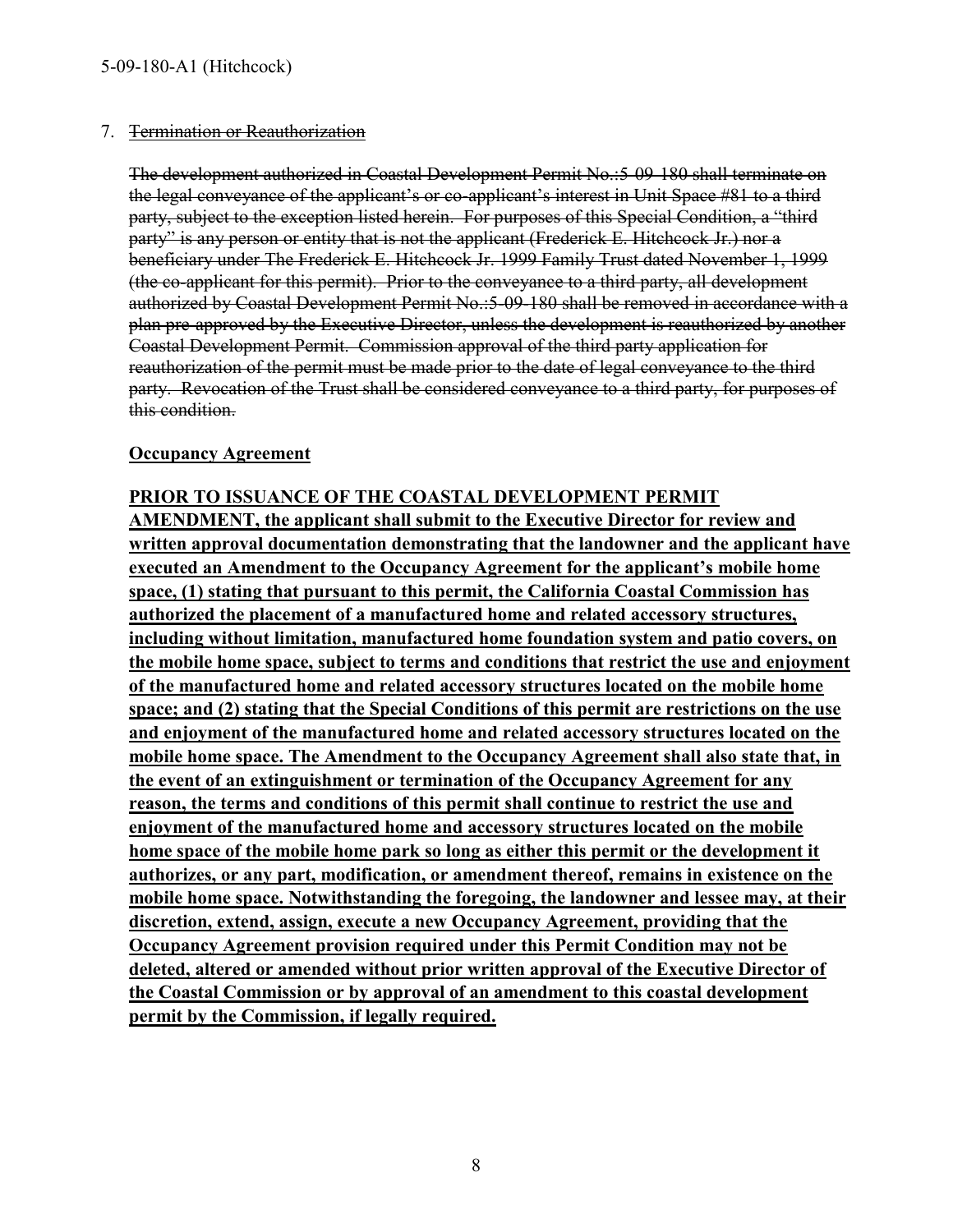## <span id="page-8-0"></span>**IV. FINDINGS AND DECLARATIONS**

#### <span id="page-8-1"></span>**A. PROJECT DESCRIPTION AND LOCATION**

In June 2010, the Commission approved the coastal development permit (CDP) 5-09-180 with seven special conditions for the installation of a new mobile home and associated improvements. Special Condition 4 requires, in part, that the applicant waive any rights to shoreline protection that may exist under Public Resources Code section 30235 for the proposed new mobile/manufactured home. Special Condition 7 requires that upon legal conveyance of the applicant's interest in Unit Space 81 to a third party, the development authorized by CDP 5-09-180 shall terminate and all development authorized by CDP 5-09-180 shall be removed unless the development is reauthorized by another coastal development permit. Special Condition 7 served as an alternative measure to provide future owners notice of the CDP requirements in lieu of a generic deed restriction since the applicant argued the Park property owner, Capistrano Shores, Inc.<sup>3</sup>, was unwilling to record a deed restriction.

The applicant is requesting an amendment to modify existing Special Condition 4 to remove the required waiver of rights to future shoreline protection and Special Condition 7 to replace the deed restriction requirement with a requirement to amend the occupancy agreement, consistent with the most recent Commission imposed conditions for similar projects in the Capistrano Shores Mobile Home Park. **Special Condition 4**, as modified, requires the applicant to acknowledge both: (1) that he has no future automatic right to a shoreline protective device; and (2) that the existing revetment may require future work, but that the Commission retains the power to prohibit any alteration that is inconsistent with the lawful application of the Coastal Act<sup>4</sup>, consistent with the Commission's action on the most recent applications for replacement mobile/manufactured homes at the Park (CDP Nos. 5-14-1582, 5-16-0265, & 5-16-0624). **Special Condition 7,** as modified, requires an amendment to the individual mobile home owner's occupancy agreement be executed by the applicant.

The project site, unit space 81, is located within the 90-space Capistrano Shores Mobile Home Park ("Park"), located between the first public road (El Camino Real (ECR)) and the sea and seaward of the Orange County Transportation Authority (OCTA) railroad tracks in San Clemente (**[Exhibit 1](https://documents.coastal.ca.gov/reports/2018/8/f24b/f24b-8-2018-exhibits.pdf)**). The Park is a legal non-conforming use on a stretch of beach developed with a single row of 90 mobile/manufactured homes parallel to the shoreline on a lot zoned OS2 Privately Owned Open Space (intended for open space – no formal easement) and designated Open Space in the City of San Clemente Land Use Plan (LUP). A rock revetment and bulkhead that were constructed before enactment of the Coastal Act protect the mobile home park property from direct wave attack. No improvements are proposed to the existing bulkhead or revetment as part of this CDP amendment request.

 $\overline{a}$  $3$  The applicant would own the new mobile home, but does not hold fee title to the land at Unit Space 81. Capistrano Shores, Inc. is a non-profit mutual benefit corporation in which the applicant holds a 1/90 "membership" interest which allows the use of the Unit Space 81 for mobile home purposes.

<sup>&</sup>lt;sup>4</sup> As recently articulated in an Orange County superior court case involving a similar development proposal for a similarly-situated mobile home owner in the Capistrano Shores Mobile Home Park. (*See Capistrano Shores Property LLC v. Cal. Coastal Com.*, Case No. 30-2015-00785032-CU-WM-CJC.)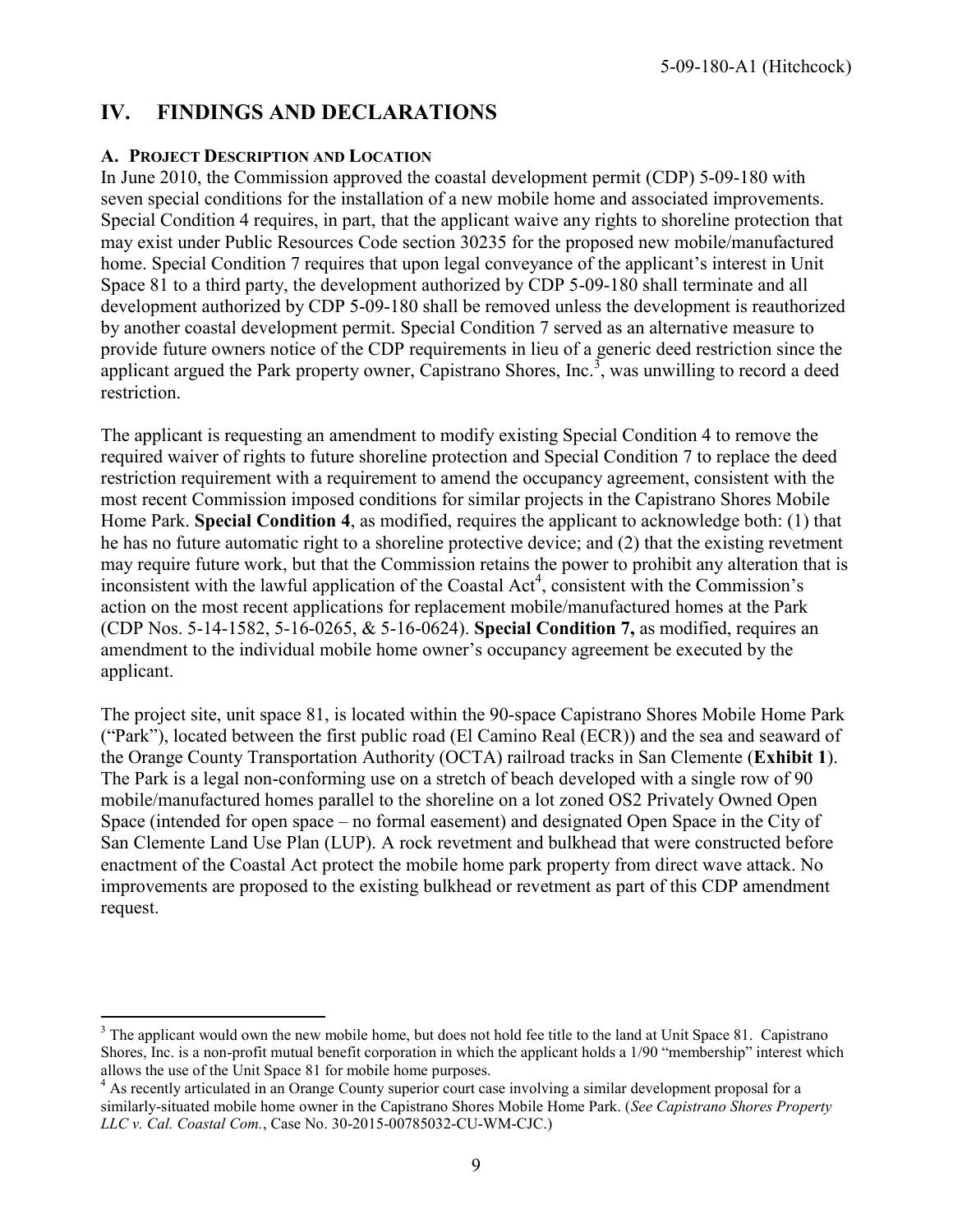### <span id="page-9-0"></span>**B. HAZARDS**

Section 30235 of the Coastal Act states in relevant part:

*Revetments, breakwaters, groins, harbor channels, seawalls, cliff retaining walls, and other such construction that alters natural shoreline processes shall be permitted when required to serve coastal-dependent uses or to protect existing structures or public beaches in danger from erosion, and when designed to eliminate or mitigate adverse impacts on local shoreline sand supply…* 

Section 30253 of the Coastal Act states, in relevant part:

*New development shall do all of the following:* 

*(a) Minimize risks to life and property in areas of high geologic, flood, and fire hazard.* 

*(b) Assure stability and structural integrity, and neither create nor contribute significantly to erosion, geologic instability, or destruction of the site or surrounding area or in any way require the construction of protective devices that would substantially alter natural landforms along bluffs and cliffs. …* 

Though just guidance here, the certified San Clemente Land Use Plan (LUP) also contains policies to address hazard areas. Policy VII.5 of the LUP reflects Section 30253 of the Coastal Act verbatim.

LUP Policy XV.4 states in relevant part:

*Designate lands for protection of significant environmental resources and protection of life and property from environmental hazards…* 

The project site is located within the 90-space Capistrano Shores Mobile Home Park ("Park"), located between the first public road (El Camino Real (ECR)) and the sea and seaward of the Orange County Transportation Authority (OCTA) railroad tracks in San Clemente. A pre-Coastal Act rock revetment and bulkhead protects the mobile home park property from direct wave attack. No improvements are proposed to the existing bulkhead or revetment. Coastal hazards associated with beachfront development include, but are not limited, to wave attack, erosion, sea level rise, flooding, and impacts to public beach access. In addition, a primary issue concerning coastal hazards is the potential expectation that the existing revetment may be augmented in the future to protect new development at the project site. Any seaward encroachment of the revetment would directly impact existing lateral public access along the shoreline and encroach onto State tidelands or lands subject to the public trust.

Under coastal development permit amendment application No. 5-09-180-A1, the applicant does not propose any changes or improvements to the existing bulkhead/revetment along the portion that protects the mobile home park. Any repair or maintenance, enhancement, reinforcement or other activity to the existing bulkhead/revetment is the responsibility of Capistrano Shores Inc., which owns the land that the Unit 81 mobile home occupies (and the other mobile home unit spaces) and all common areas in the mobile home park. The applicant is only responsible for repair/maintenance to the mobile home, landscape, and ancillary structures (i.e., decks, patios, and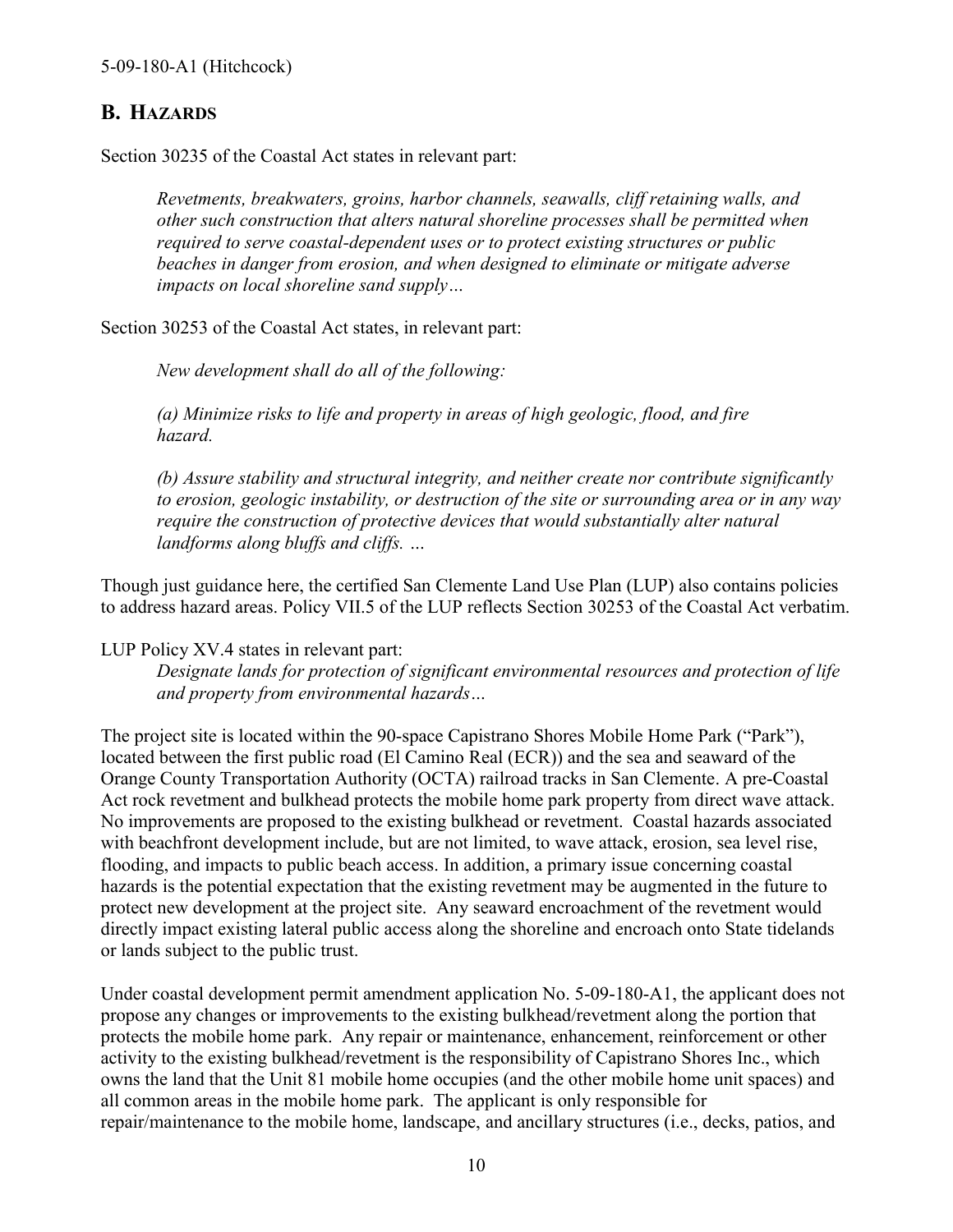garden walls) on Unit 81. Capistrano Shores Inc. would be the applicant for the coastal development permit required for any modifications to the existing bulkhead/revetment that may be necessary to protect existing structures. Although the bulkhead/revetment that currently protects the mobile home park may require repair, maintenance, enhancement, or reinforcement in the future, **Special Condition 4**, as amended, requires that the applicant acknowledge that the Commission retains full power and discretion to prohibit any expansions or alterations thereof that would be inconsistent with the lawful application of the Coastal Act as articulated in a recent Orange County Court decision.

Regarding the latter point, a recent Orange County Superior Court opinion issued in late 2016, *Capistrano Shores Property LLC v, Cal. Coastal Com.*, Case No. 30-2015-00785032-CU-WM-CJC (the "Court Opinion") provided guidance on the Commission's authority to condition a similarlysituated project proposal in the Capistrano Shores Mobile Home Park with respect to shoreline protection, taking into consideration future coastal hazards (**[Exhibits 2 & 3](https://documents.coastal.ca.gov/reports/2018/8/f24b/f24b-8-2018-exhibits.pdf)**). Special Condition 4 has been drafted in conformance with, and in reference to, that Court Opinion. Although the Court Opinion involved the owner of Unit 12 in the Capistrano Shores mobile home park (not the current applicant for unit 81), and therefore is not binding on the current applicant as a matter of law, the applicant for Unit 81 is amenable to the same special condition ultimately imposed on the owners of Unit 12 following remand by the Court Opinion in that case. Furthermore, the erosion and flooding hazards at issue are identical for similarly-situated mobile home owners proposing similar development projects in the same mobile home park. Therefore, in drafting Special Condition 4 for the current project proposal, staff determined it to be reasonable to rely on and reference the Court Opinion.

Given that the applicant does not have an automatic right to expand or alter the revetment in ways that are inconsistent with lawful application of the Coastal Act (and the park owner may not choose to or be able to do so), the mobile home may need to be altered or removed in the future either in response to changes to the revetment or to threats posed by shoreline hazards. Therefore, **Special Condition 4** also establishes requirements related to response to future coastal hazards, including relocation and/or removal of structures that may be threatened in the future if any government agency has issued a permanent order that the structure is not to be occupied due to the threat of or actual damage or destruction to the premises resulting from waves, erosion, storm conditions, sea level rise, or other natural hazards in the future, and in the event that portions of the development fall to the beach before they are removed, requiring the applicant or successor(s) to remove all recoverable debris associated with the development from the beach and ocean and lawfully dispose of the material in an approved disposal site. Such removal shall require a coastal development permit.

Because the applicant does not own the land upon which Unit 81 is situated, the applicant cannot record a deed restriction. The Commission finds that if the deed restriction is not recorded against the parcel, it would not change or weaken the requirement for the applicant to acknowledge the risks and agree to remove the structure if it becomes unsafe for occupancy. The purpose of the deed restriction is simply to notify future owners of the permit conditions of approval. In June 2010, Commission staff brought forth its recommendation for approval of CDP 5-09-180 with a condition that required the recordation of a deed restriction. The applicant, however, indicated that the park property owner, Capistrano Shores Inc., was unwilling to record the deed restrictions recommended by Commission staff. Alternatively, the Commission imposed a condition to provide future owners notice of the CDP requirements in lieu of a generic deed restriction through a "Termination or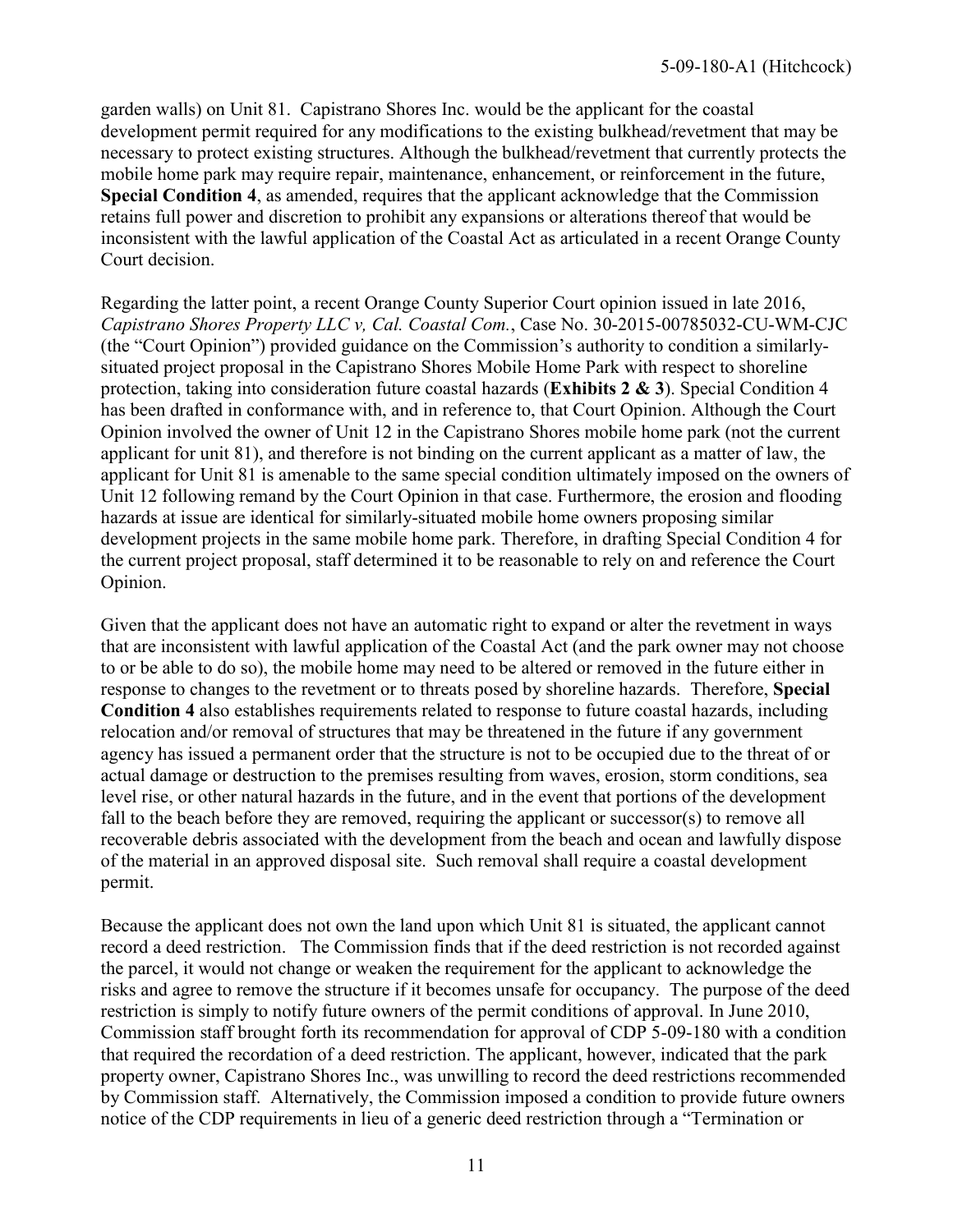#### 5-09-180-A1 (Hitchcock)

Reauthorization" special condition, which requires that upon legal conveyance of the applicant's interest in Unit Space 81, the development authorized by the underlying permit would terminate and all development authorized by the underlying permit would have to be removed unless the development is reauthorized by another coastal development permit.

Since the approval of CDP 5-09-180 in 2010, the Commission has reviewed and approved other coastal development permit applications for the replacement of mobile/manufactured homes at the Park and has imposed a newer alternative condition to ensure that future owners are notified. The applicant requests that the Commission replace the existing "Termination or Reauthorization" condition with this newer alternative condition. An Occupancy Agreement Amendment between the land owner and the applicant will serve to notify future owners or occupants of the new mobile home of the permit requirements, with the amendment stating that: (1) pursuant to this permit, the California Coastal Commission has authorized the placement of a mobile/manufactured home and related accessory structures, including without limitation, manufactured home foundation system and patio covers, on Unit 81, subject to terms and conditions that restrict the use and enjoyment of the manufactured home and related accessory structures located on Unit 81; and (2) the Special Conditions of this permit are restrictions on the use and enjoyment of the manufactured home and related accessory structures located on Unit 81. Thus, the Commission approves the request to amend **Special Condition 7**, replacing the existing "termination or reauthorization" condition with a condition requiring an amendment to the individual mobile home owner's occupancy agreement be executed by the applicant in place of the. The amended condition is consistent with recent Commission action in the Park.

Thus, as conditioned, the permit ensures that any prospective future owners of any of the development approved on Unit 81 pursuant to the coastal development permit, will receive notice of the restrictions and/or obligations imposed on the use and enjoyment of the land in connection with the authorized development, including the risks of the development and/or hazards to which Unit 81 is subject, and the Commission's immunity from liability. The amendment to the occupancy agreement will indicate that the California Coastal Commission has authorized development on Unit 81, subject to terms and conditions that restrict the use and enjoyment of Unit 81 only and does not restrict the remainder of the land that the mobile home park occupies.

Since the scope of the development in this case is limited to Unit 81, the Commission has focused discussion on the fact that its authorization for placement of a new mobile home on that space (and ancillary development) does not necessarily mandate or support any future requests for repair, maintenance, or expansion of shoreline protection if doing so would be inconsistent with the lawful application of the Coastal Act, considering the Coastal Act's policies and goals. In addition, representatives for Capistrano Shores, Inc. were previously notified that repair, maintenance or enhancement of the existing shoreline protection, if deemed necessary, should occur as part of a comprehensive plan for the entire mobile home park. The Capistrano Shores Mobile Home Park Homeowner Association submitted a coastal development permit application in February 2012 which in addition to park wide improvements, included maintenance of the existing shoreline protective device. That application has since remained incomplete, pending submittal of additional information regarding the bulkhead/rock revetment and project alternatives. Any such repairs/enhancements should occur within the mobile home park's private property and not further encroach onto the public beach. No additional shoreline protective devices should be constructed for the purpose of protecting ancillary improvements (e.g., patios, decks, fences, landscaping, etc.) located between the mobile home and the ocean. For any type of future shoreline hazard response,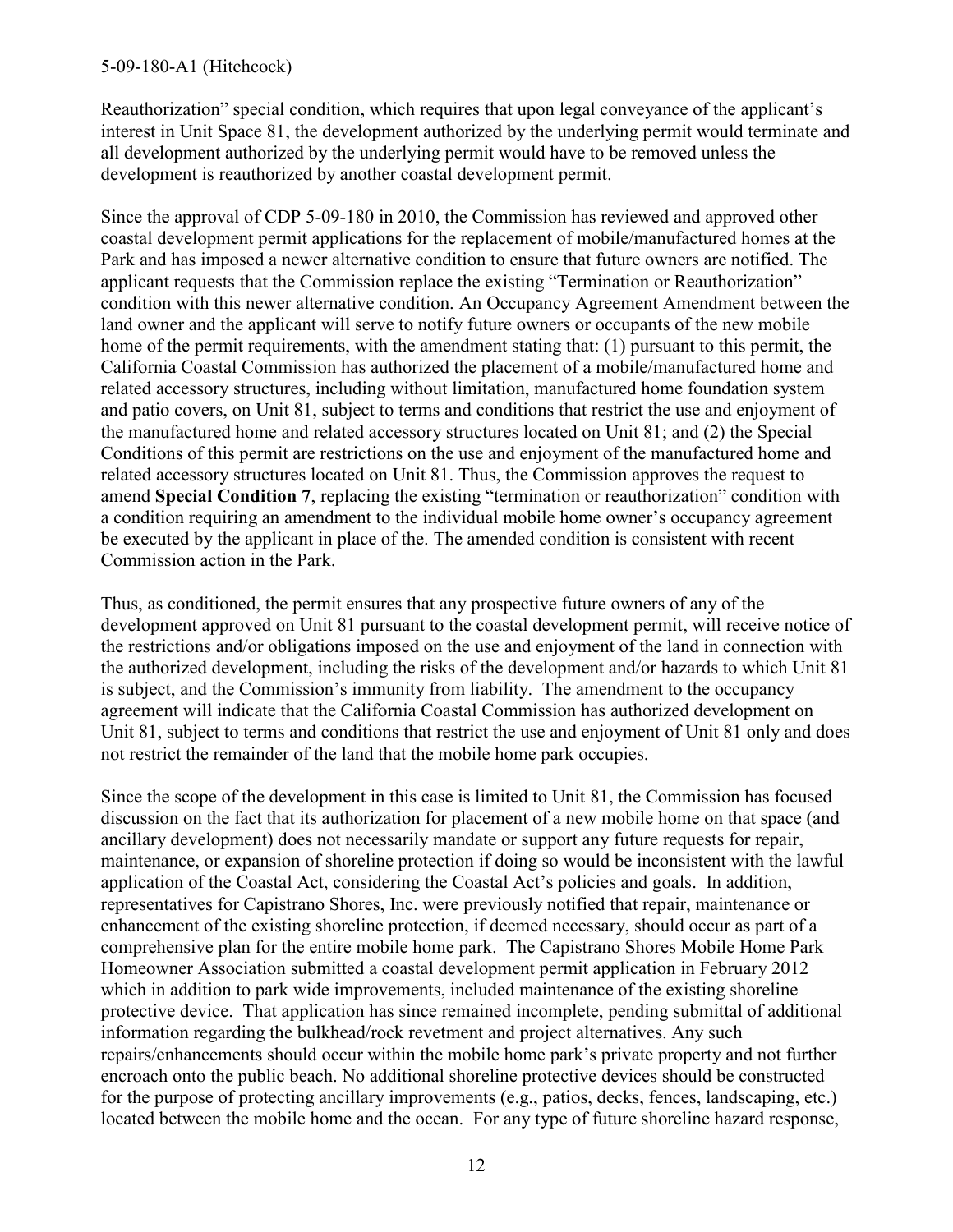alternatives to the shoreline protection must be considered that will eliminate impacts to coastal and recreational resources including, but not limited to, scenic visual resources, recreation, and shoreline processes. Alternatives would include but are not limited to: relocation and/or removal of all or portions of the mobile home and ancillary improvements that are threatened, and/or other remedial measures capable of protecting the mobile home without shoreline stabilization devices. Alternatives must be sufficiently detailed to enable the Coastal Commission to evaluate the feasibility of each alternative, and whether each alternative is capable of protecting a mobile home that may be in danger from erosion and other coastal hazards.

### <span id="page-12-0"></span>**C. PUBLIC ACCESS**

Section 30210 of the Coastal Act states:

*In carrying out the requirement of Section 4 of Article X of the California Constitution, maximum access, which shall be conspicuously posted, and recreational opportunities shall be provided for all the people consistent with public safety needs and the need to protect public rights, rights of private property owners, and natural resource areas from overuse.* 

Section 30212 of the Coastal Act states, in relevant part:

 *(a) Public access from the nearest public roadway to the shoreline and along the coast shall be provided in new development projects except where: …* 

 *(2) Adequate access exists nearby …* 

Section 30213 of the Coastal Act states:

 *Lower cost visitor and recreational facilities shall be protected, encouraged, and, where feasible, provided. Developments providing public recreational opportunities are preferred.* 

Section 30223 of the Coastal Act states:

*Upland areas necessary to support coastal recreational uses shall be reserved for such uses, where feasible.* 

Furthermore, the San Clemente Land Use Plan contains policies regarding public coastal access, including the following:

LUP Policy IX.14 mirrors Section 30212 of the Coastal Act.

LUP Policy IX.15 states in relevant part:

*New developments lying between the first public roadway and the shoreline shall provide both physical and visual access to the coastline.* 

As shown in **Exhibit 1**, the proposed project site is located between the first public road and the sea directly seaward of the OCTA railroad tracks.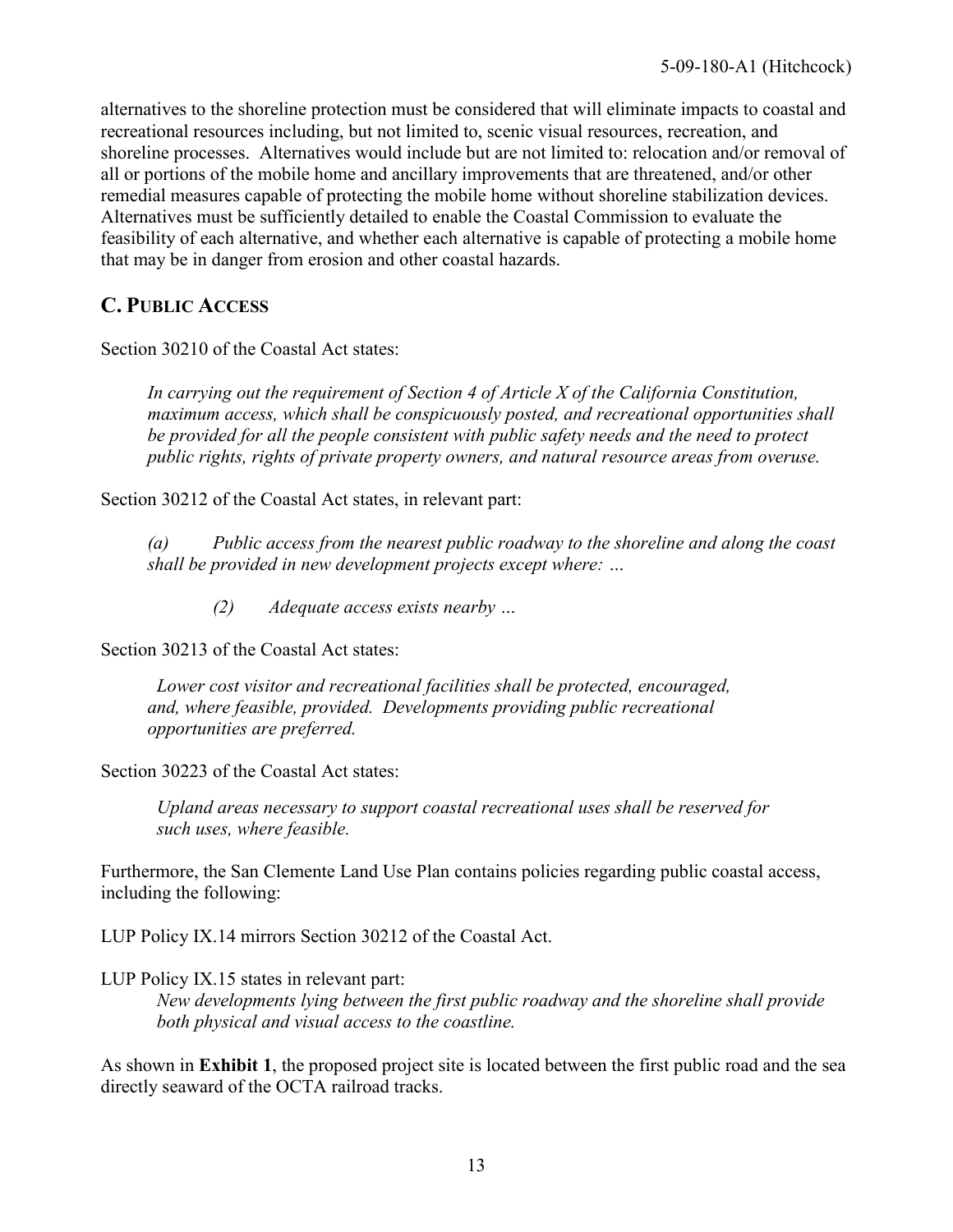#### 5-09-180-A1 (Hitchcock)

The adjacent North Beach area is a heavily used public beach. North Beach is a popular regional coastal access point as it is located along a popular regional bike route along El Camino Real, it is also the trailhead to the popular San Clemente Coastal Trail, and is the site of a Metrolink/Amtrak train stop. Because of the supply of public parking, popularity of the adjacent North Beach area, and the location of vertical access north of the mobile home park at Poche Beach, the public beach in front of the mobile home park is used by sunbathers, and beach strollers, and the beach is a popular surfing location.

The beach in front of this site, and the mobile home park, is narrow, varying from a few feet to 70 feet, depending on the season. High tide extends up to the existing rock revetment which makes public access difficult to impossible during high tide. Because of the narrow beach in this location, allowing a future shoreline protective device to protect a new residential structure could adversely impact public access by occupying existing sandy beach and deprive the beach of sand renourishment.

Shoreline protective devices are all physical structures that occupy space. When a shoreline protective device is placed on a beach area, the underlying beach area cannot be used as beach. This generally results in the privatization of the public beach and a loss of space in the public domain such that the public can no longer access that public space. The encroachment also results in a loss of sand and/or areas from which sand generating materials can be derived. The area where the structure is placed will be altered from the time the protective device is constructed, and the extent or area occupied by the device will remain the same over time, until the structure is removed or moved from its initial location. Coastal shoreline experts generally agree that where the shoreline is eroding and armoring is installed, the armoring will eventually define the boundary between the sea and the upland.

In addition, sea level has been rising for many years. Also, there is a growing body of evidence that there has been an increase in global temperature and that acceleration in the rate of sea level rise can be expected to accompany this increase in temperature. The best available science at this time, consisting of the 2018 Update to the Ocean Protection Council's *State of California Sea-Level Rise Guidance, 2018 Update* and the April 2017 Update to the *Rising Seas in California: An Update on Sea-Level Rise Science*, predicts that sea level in this region could rise between 2.1 and 6.7 feet by 2100 (some shoreline experts have more recently indicated that sea level could rise 5.7 to 6.9 feet by the year 2100). Mean sea level affects shoreline erosion in several ways, and an increase in the average sea level will exacerbate all of these conditions. On the California coast the effect of a rise in sea level will be the landward migration of the intersection of the ocean with the shore, leading to a faster loss of the beach as the beach is squeezed between the landward migrating ocean and the fixed backshore.

Given the foregoing potential impacts to access and shoreline sand supply that a shoreline protective device would cause (among other coastal resource impacts), the applicant would be taking a risk by relying on future alterations to the existing revetment which may not be approved. To adequately protect public access, recreation, and shoreline sand supply, especially in light of probable future sea level rise, **Special Condition 4,** as amended**,** requires the applicant to acknowledge that he has no future automatic right to a shoreline protective device and further requires the applicant to acknowledge the risk that, although the existing revetment may warrant alterations in the future to respond to coastal hazards, the Commission retains the authority to deny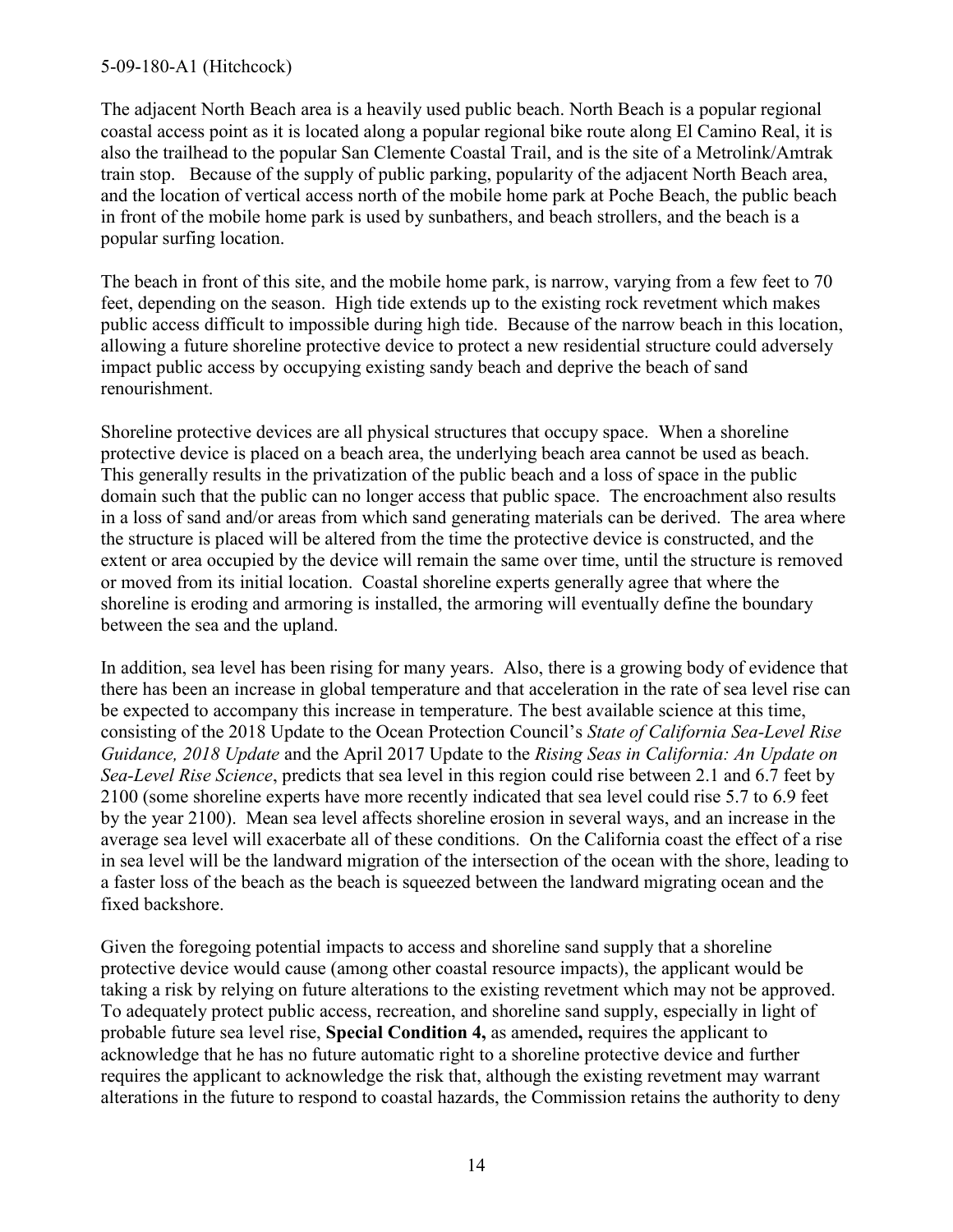any future request for such alteration or expansion that is inconsistent with the lawful application of the Coastal Act as articulated in the Court Opinion.

#### <span id="page-14-0"></span>**D. LOCAL COASTAL PROGRAM**

Section 30604(a) of the Coastal Act provides that the Commission shall issue a coastal development permit only if the project will not prejudice the ability of the local government having jurisdiction to prepare a Local Coastal Program that conforms to Chapter 3 policies of the Coastal Act. The Commission certified the Land Use Plan for the City of San Clemente on May 11, 1988, and certified an amendment approved in October 1995. On April 10, 1998, the Commission certified with suggested modifications the Implementation Plan portion of the Local Coastal Program. The suggested modifications expired on October 10, 1998. The City re-submitted on June 3, 1999, but withdrew the submittal on October 5, 2000. In March 2016, the City submitted an amendment application requesting a compressive update of the LUP. On February 8, 2018, the Commission approved a comprehensive LUP update with suggested modifications and additional revisions. On April 13, 2018, the Commission adopted the revised findings to the comprehensive LUP update and determined that the findings were in support of the Commission's February 8, 2018 action. However, certification of the comprehensive LUP update is still pending.

The proposed amendment request is consistent with the policies contained in the certified Land Use Plan and with the Chapter 3 policies of the Coastal Act. Therefore, approval of proposed amendment request will not prejudice the City's ability to prepare a Local Coastal Program for San Clemente that is consistent with the Chapter 3 policies of the Coastal Act as required by Section 30604(a).

### **E. CALIFORNIA ENVIRONMENTAL QUALITY ACT**

Section 13096 of Title 14 of the California Code of Regulations requires Commission approval of Coastal Development Permits to be supported by a finding showing the permit, as conditioned by any conditions of approval, is consistent with any applicable requirements of the California Environmental Quality Act (CEQA). Section 21080.5(d)(2)(A) of CEQA prohibits approval of a proposed development if there are feasible alternatives or feasible mitigation measures available that would substantially lessen any significant adverse effect that the activity may have on the environment.

The proposed amendment affects only special conditions 4 (relating to shoreline protective devices) and 7 (relating to termination and reauthorization/occupancy agreement) and does not authorize any new activity or development. As such, as conditioned by the original coastal development permit and amendment and herein, the proposed amendment to CDP No. 5-09-180 is consistent with the public access, water quality and visual resource protection policies of the Coastal Act and there are no feasible alternatives or additional feasible mitigation measures available that would substantially lessen any significant adverse effect that the activity may have on the environment. Therefore, the Commission finds that the proposed project, as conditioned to mitigate the identified impacts, is the least environmentally damaging feasible alternative and is consistent with the requirements of the Coastal Act and CEQA.